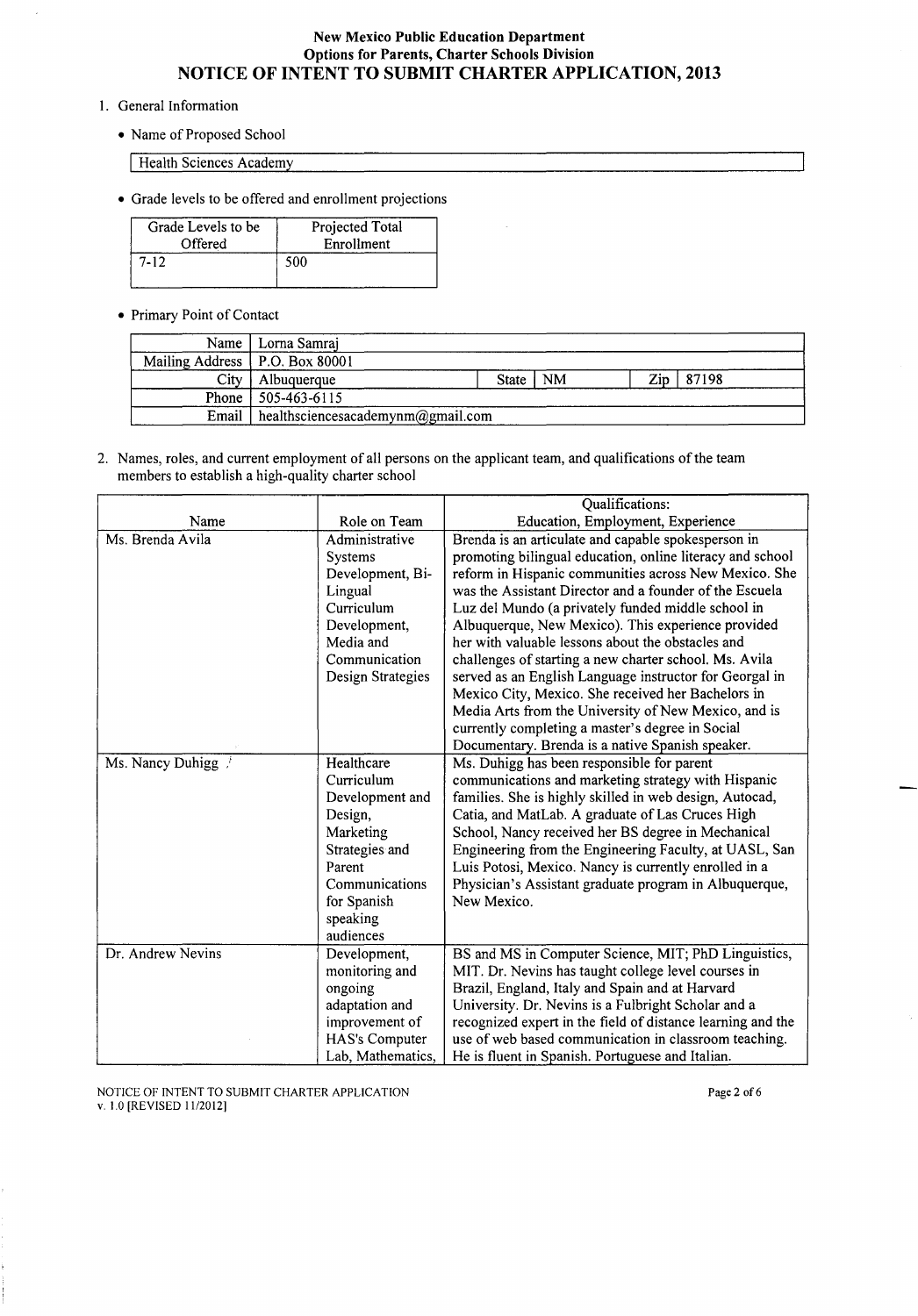|                  | Physics, and           | Dr. Nevins is well versed in adapting complex               |
|------------------|------------------------|-------------------------------------------------------------|
|                  | Science                | mathematical and social science curricula to engage         |
|                  | Curriculum             | underserved students in high schools. He is well known      |
|                  |                        | for his efforts to advise other faculty members in the      |
|                  |                        | optimal use of both visual and auditory teaching methods    |
|                  |                        | in the classroom and in building student support strategies |
|                  |                        | to enhance online classes and after school remediation in   |
|                  |                        | language arts, math and science.                            |
| Morgina Rao      | As a practicing        | Ms. Rao MPH/PA-C, has demonstrated her skills as a          |
|                  | New Mexico             | practicing physician's asssitant across the United States.  |
|                  | healthcare             | Currently, Ms. Rao works with Native Americans living       |
|                  | professional, Ms.      | in both New Mexico and Arizona. Ms. Rao received her        |
|                  | Rao will aid in        | Physician's Assistant and Masters in Public Health          |
|                  | creating additional    | degrees from George Washington University, Washington       |
|                  | healthcare             | DC. She has a BSc in Organizational Behavior from           |
|                  | partners and ways      | Columbia Union College, Takoma Park, MD, in addition        |
|                  | to create career       | to a AA, Medical Lab Tech, from Columbia Union              |
|                  | awareness and          | College.                                                    |
|                  | health links for       |                                                             |
|                  | students and local     |                                                             |
|                  | community.             |                                                             |
| Ms. Lorna Samraj | <b>Health Sciences</b> | Ms. Samraj is President of Healthy Futures, Inc. a 501      |
|                  | Academy                | (c)(3) New Mexico non profit organization. She also         |
|                  | founding team          | oversees an administrative and educational staff of more    |
|                  | chair; responsible     | than 25 persons at Andele Tutors; her capacity is           |
|                  | for overall design,    | responsible for assuring curriculum is consistent with NM   |
|                  | curriculum             | state educational standards, and assuring high quality and  |
|                  | development, and       | demonstrable results. Previously, Ms. Samraj was            |
|                  | marketing.             | Director of Admissions for Canadian University College.     |
|                  |                        | She has taught high school and college level English. Ms.   |
|                  |                        | Samraj has a BA and MA in English.                          |

3. Model or focus of the proposed school (e.g., performing arts, dual language, college prep, STEM, Montessori, IB):

Health Sciences Academy will emphasize a health science curriculum aligned with the new common care standards and NMPED benchmarks. The proposed school will offer a rigorous college prep program for grades 7-12 with required internships with local healthcare providers in order to augment the curriculum with hands-on experience to enter careers in health related fields.

In addition to the full time day program, Health Sciences Academy plans to offer an evening program for adult community members who have not completed a high school diploma. Day and evening students will follow the same health science focued curriculum and participate in all aspects of the unique health science activities.

4. Does the school expect to contract with another entity for either management, or substantial oversight or direction in the school's operation? Yes:  $\Box$  No:  $\boxtimes$ 

If YES, describe the entity and the role it will have in the school's operational plan.

N/A

- 5. Does the applicant team or any members of the team currently operate any other schools? Yes:  $\Box$  No:  $\boxtimes$ .
- 6. If the charter proposal is a replication, identify the school(s) you are replicating and the data that you have that support why this model should be replicated.

NOTICE OF INTENT TO SUBMIT CHARTER APPLICATION v. 1.0 [REVISED 1112012]

Page 3 of 6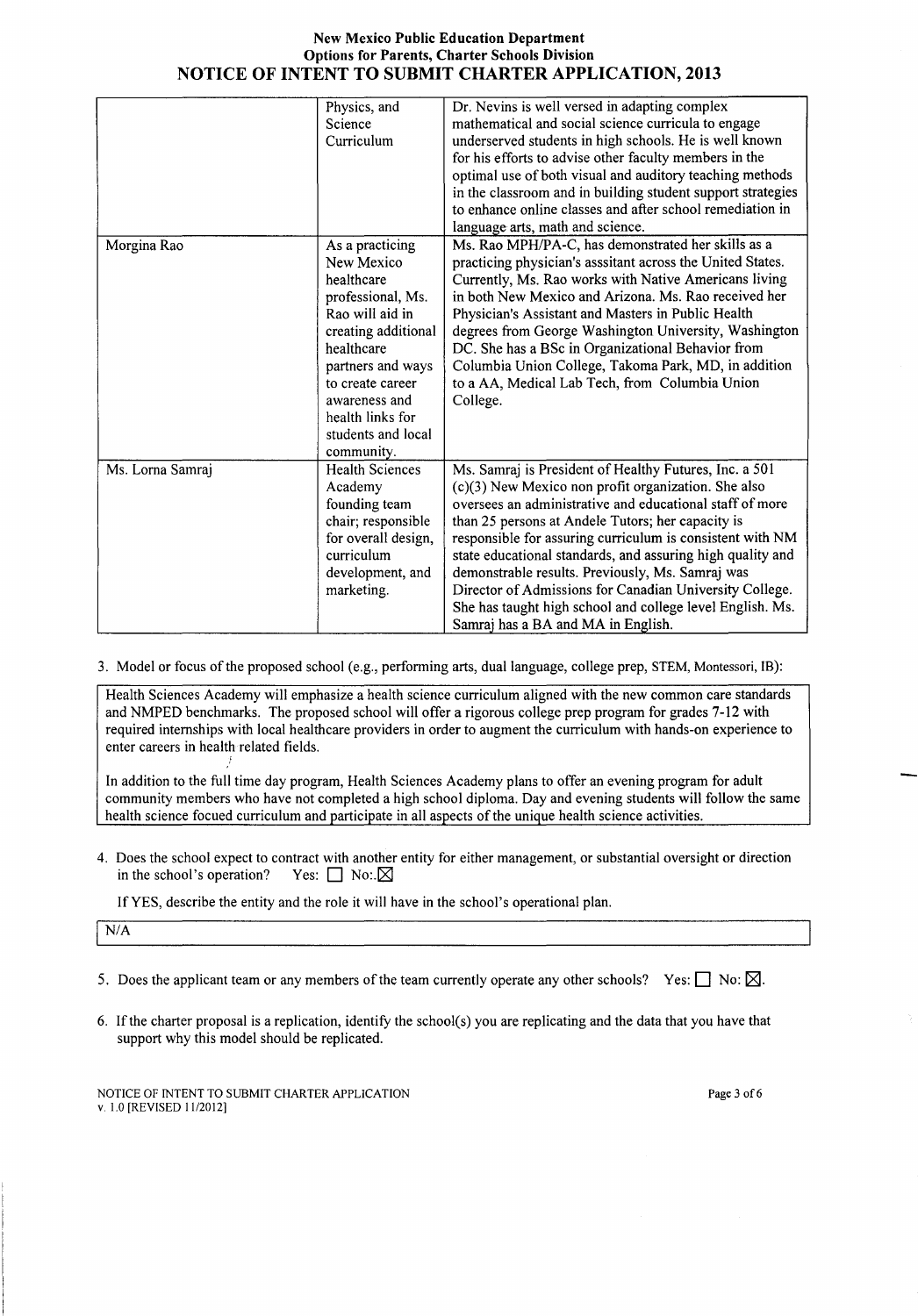# $N/A$

#### 7. Vision/Mission statement. (2-3 sentences)

Our mission is for Health Sciences Academy students to engage in a rigorous, four-year college preparatory curriculum preparing them for college success and health science careers. Health Sciences Academy will proudly offer core curriculum that is blended with health sciences materials, access to dual credit health science courses, and internships with health professionals to enhance the student's educational experience. Our vision is to prepare all students to graduate from the college of their choice, be preared for jobs in high demand through a laser focus on academic excellence and a culture of success and caring.

- 8. Student population and geographical setting of the school
	- Define the targeted geographical area of the proposed school from which you expect to draw a significant number of your students.

Health Sciences Academy will be located within the Gadsden Independent School District in Dona Ana County, New Mexico.

• Describe the targeted student population including key demographic data (academic performance, home languages, ELL, and special education populations).

The target population (Grades 7-12) in the Gadsden Independent School District is best described by the following educational, poverty rate, and demographic benchmarks: ofthe 14,900 students enrolled in GISD schools, 97% come from Spanish speaking households, and more than 6,000, or 45.6% are classified as living in households below the poverty rate, as compared to the statewide school poverty rate of23.3%. The most recent census data for Anthony, New Mexico (one of the two largest towns in the school district), shows median household income to be \$25,000, in comparison to the New Mexico statewide average of over \$43,000. The data for Sunland Park, NM is similar.

Gadsden Independent School District, Dona Ana County, New Mexico The following demographic characteristics of the school district in which Health Sciences Academy will be located is defined by a number of particularly challenging obstacles to student academic success and high school graduation. When compared with the New Mexico State averages, 97% of the 13,600 students are of Hispanic origin as compared to 59% across the state. Most dramatically, 6,150 students are classified as English Language Learners----that is 44% in the school district compared with 14% statewide. Students categorized as having disabilities make up 12% in the school district as compared to the state's 14%. Perhaps most significantly, 100% of the 14,087 students are classified as economically disadvantaged compared to 68% across New Mexico.

With respect to educational attainment, based on AYP scores, none of the district's middle schools, and only one of the district's high schools (the exception is Chaparral High School which is in Corrective Action) have met A YP in reading; indeed, not one of the middle schools, nor any of the three high schools, have reached their A YP goals in math; all other GISD middle and high schools have been classified with an R-2 designation as reported in 2012.

• Identify where these students are most likely being educated currently and why they are expected to choose the proposed charter school for their future educational needs.

Prospective students are current or former students of GISD schools. These schools have reported levels of academic proficiency below state and national norms. As such, both students and parents will seek additional avenues for educating and nurturing children who want to prepare for meaningful careers and successful college pathways and acquire the motivation, self-confidence and tools to assure they will graduate on time. The evening program will attract members of the adult community who wish to complete a high school diploma, and who may also require remedial support in math and English. These

NOTICE OF INTENT TO SUBMIT CHARTER APPLICATION v. 1.0 [REVISED 11/2012]

Page 4 of 6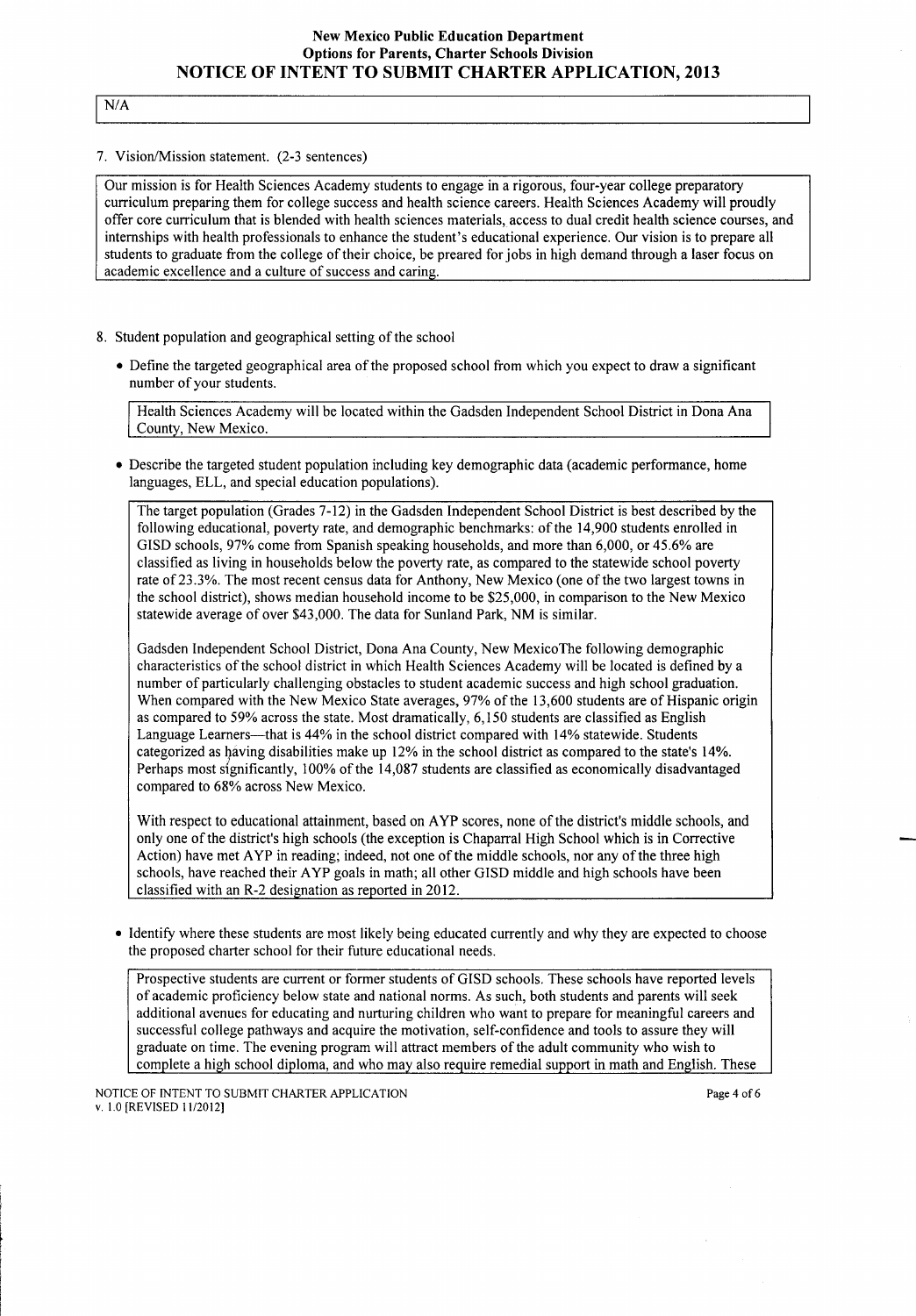adult students will be afforded an opportunity to improve their knowledge in health sciences and build language and academic skills in a health career focus. To date there is no health sciences charter school in southern New Mexico to prepare students for high paying careers in health and medical fields; and no other charter school in the region that offers internships and dual credit enrollment at NMSU.

9. Provide evidence that the applicant team has assessed community need for a school of the nature that will be proposed in the application (e.g., objective surveys or other measures of local demand for the proposed educational program).

Demand for workers in healthcare professions, including college bound high school graduates skilled in math and science continue to outpace employment opportunities for other workers. According to the MacArthur Foundation, in the United States medical advances and an aging population have significantly increased the need for healthcare workers; WHO reports the number of nurses migrating to the United States jumped to more than 20,000 last year from about 6,000 in 1983. The US Department of Labor forecasts the demand for pharmacy technicians is expected to increase by 25% through 2018. The New Mexico Department of Labor expected "that from 2006- 2016, health care & social assistance sector is the second fastest growing sector within the economy. In 2006, healthcare employment was 101,610 and is projected to increase to 127,020 by 2016, adding over 25,400 jobs. This represents a 25.0 percent growth rate compared to a national growth rate of about 24 percent. The ambulatory health care services subsector is forecasted to grow from 39,620 jobs in 2006 to 50,790 by 2016, adding 11,170 jobs for a growth rate of 28.2 percent. The social assistance employment is projected to increase by 41.7 percent, increasing from 18,170 jobs." Clearly the healthcare sector will continue to offer well paid high demand careers for qualified workers. Health Sciences Academy curriculum and core values will be shaped to prepare students for these challenging and rewarding jobs.

To date, the Health Sciences Academy team has collected approximately 400 signatures of support from community members in the following local towns: Anthony, Berino, Chaparral, Mesquite, Santa Teresa, Sunland Park, and Vado. We have also received support letters from prospective partner community organizations that include: the Women's Intercultural Center in Anthony, the Diocese of Las Cruces, New Mexico State University, El Paso Children's Hospital, La Clinical de Familia in Dona Ana County, and the Medical Center of Americas in El Paso. Further, every elected Congressional official in New Mexico has signed a letter of support for this proposed charter school.

10. Identify significant innovative features that the school will implement in order to help it realize its vision / mission (e.g., non-traditional school year, longer school day, partner organizations, etc.).

The first innovative feature of the proposed Health Sciences Academy charter school will be the focus of the academic program on preparing students for graduation and for health science careers, while integrating the new common core standards in classroom instruction and assessment. The second innovative feature is the strategy to partner with local healthcare providers, hospitals and public healthcare clinics in Dona Ana County, to provide students with internships in health science. The third unique feature will be collaborations with community colleges and universities, in order to allow students to take dual enrollment courses in science, math and related healthcare courses.

11. Describe how the school will be more effective than the schools currently serving the targeted student population, and/or plans to improve student achievement and exceed the academic performance of existing public schools in the targeted service area and any data you have to support this assumption.

Health Sciences Academy will be more effective at raising student achievement by offering a longer school day and year, exceeding the state's minimum graduation requirements; providing ongoing outreach to families and the general community; and using a research-based curriculum that combines academic rigor with required internships with practicing healthcare professionals. Health Sciences Academy will embrace a higher set of academic expectations, supported by engaged families as our partners in student success, blending 21st century technology, with traditional classroom instruction, and providing opportunities for real world internships, students enrolled in Health Sciences Academy will exceed the academic performance of their public school cohorts on required NMPED examinations and on quarterly formative assessments.

NOTICE OF INTENT TO SUBMIT CHARTER APPLICATION v. 1.0 [REVISED I 1/2012]

Page 5 of 6